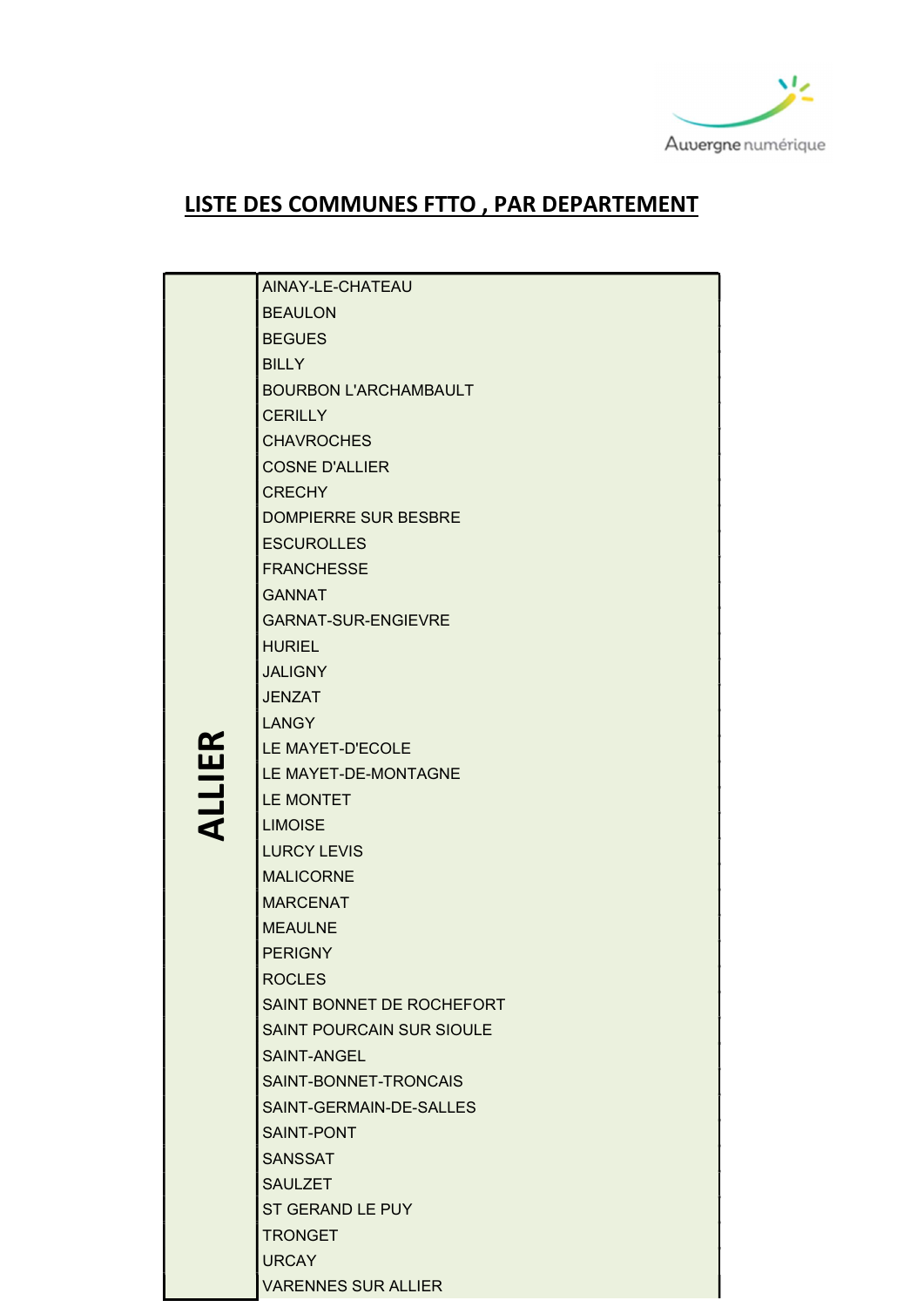|             | <b>VICQ</b>                     |
|-------------|---------------------------------|
|             | <b>VILLEBRET D'AUTRY</b>        |
|             | ALBEPIERRE-BREDONS              |
|             | <b>CAYROLS</b>                  |
|             | CHAMPS-SUR-TARENTAINE-MARCHAL   |
|             | <b>CHAUDES-AIGUES</b>           |
|             | <b>CONDAT</b>                   |
|             | <b>LABESSERETTE</b>             |
|             | <b>LADINHAC</b>                 |
|             | LE ROUGET                       |
|             | <b>LES TERNES</b>               |
| CANTAL      | <b>MARCENAT</b>                 |
|             | <b>MASSIAC</b>                  |
|             | <b>MAURIAC</b>                  |
|             | <b>MAURS</b>                    |
|             | <b>MURAT</b>                    |
|             | <b>NEUVEGLISE</b>               |
|             | <b>PIERREFORT</b>               |
|             | RIOM-ES-MONTAGNES               |
|             | SAINT-MAMET-LA-SALVETAT         |
|             | <b>VALETTE</b>                  |
|             | <b>VIC-SUR-CERE</b>             |
|             | <b>YDES</b>                     |
|             | <b>ALLEGRE</b>                  |
|             | <b>AUREC SUR LOIRE</b>          |
|             | <b>AUZON</b>                    |
|             | <b>BAS-EN-BASSET</b>            |
|             | <b>BEAUZAC</b>                  |
|             | BOURNONCLE-SAINT-PIERRE         |
|             | <b>BRIOUDE</b>                  |
|             | <b>CEAUX-D'ALLEGRE</b>          |
|             | COHADE                          |
|             | <b>CRAPONNE SUR ARZON</b>       |
|             | <b>DUNIERES</b>                 |
|             | <b>FONTANNES</b>                |
|             | <b>LAUSSONNE</b>                |
| HAUTE-LOIRE | LE CHAMBON-SUR-LIGNON           |
|             | LE MONASTIER-SUR-GAZEILLE       |
|             | <b>LORLANGES</b>                |
|             | MONISTROL-SUR-LOIRE             |
|             | <b>MONLET</b>                   |
|             | MONTFAUCON-EN-VELAY             |
|             | PONT-SALOMON                    |
|             | <b>RETOURNAC</b>                |
|             | SAINT-DIDIER-EN-VELAY           |
|             | SAINTE-SIGOLENE                 |
|             | SAINT-GENEYS-PRES-SAINT-PAULIEN |
|             | <b>SAINT-GERON</b>              |
|             | SAINT-JEAN-D'AUBRIGOUX          |
|             | SAINT PAL DE CHARENCON          |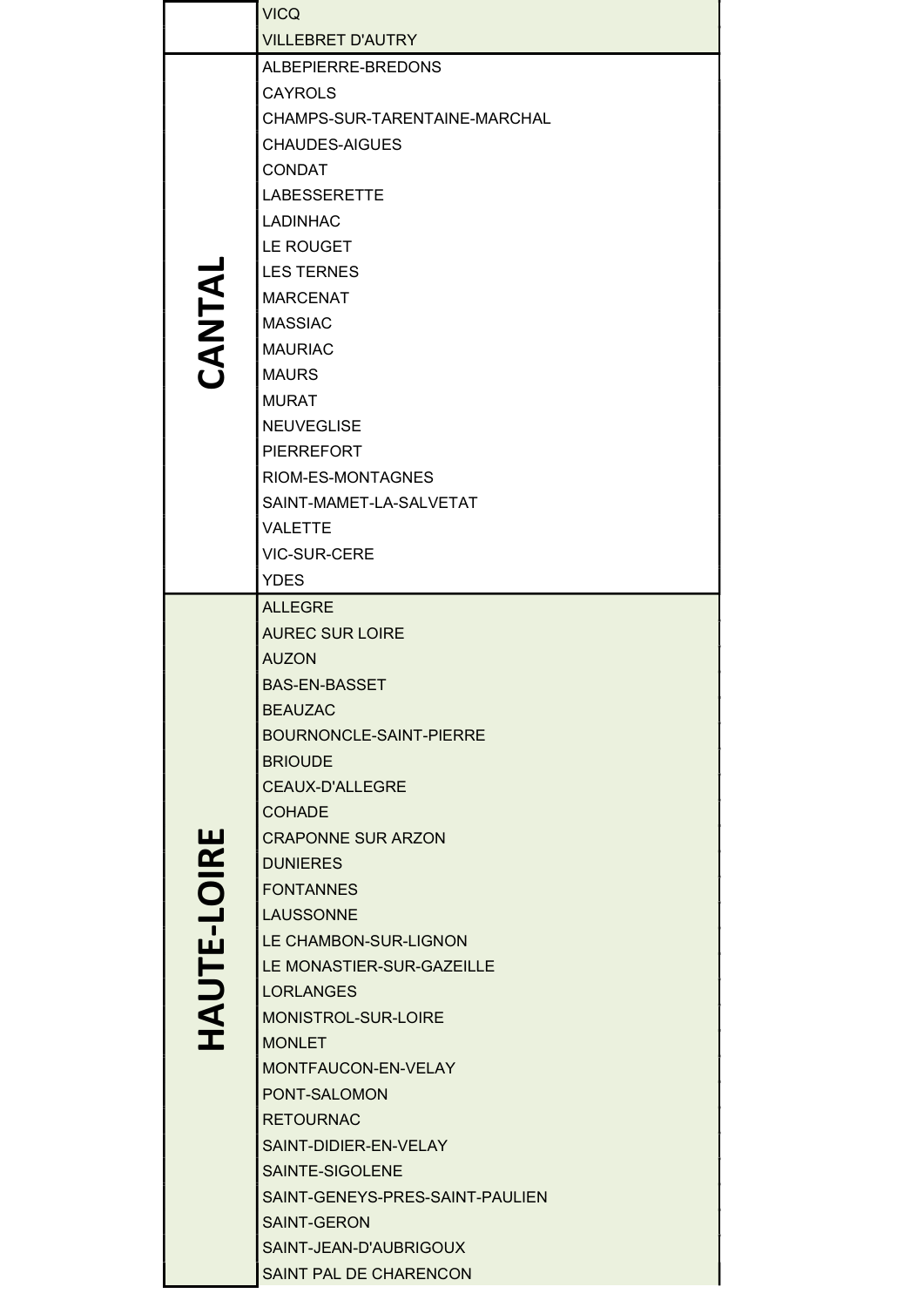|        | <b>SAINT-PAULIEN</b>       |
|--------|----------------------------|
|        | <b>SAUGUES</b>             |
|        | SOLIGNAC-SUR-LOIRE         |
|        | <b>TENCE</b>               |
|        | <b>VEZEZOUX</b>            |
|        | <b>YSSINGEAUX</b>          |
|        | <b>AIGUEPERSE</b>          |
|        | AMBERT                     |
|        | <b>ARLANC</b>              |
|        | AUZAT-LA-COMBELLE          |
|        | BEAUREGARD-L'EVEQUE        |
|        | <b>BERGONNE</b>            |
|        | BESSE-ET-SAINT-ANASTAISE   |
|        | <b>BILLOM</b>              |
|        | BRASSAC-LES-MINES          |
|        | CELLES-SUR-DUROLLE         |
|        | <b>CEYSSAT</b>             |
|        | <b>CHADELEUF</b>           |
|        | <b>CHAMPEIX</b>            |
|        | CHARBONNIERES-LES-VARENNES |
|        | CHARBONNIER-LES-MINES      |
|        | <b>CHARNAT</b>             |
|        | <b>CHAS</b>                |
|        | <b>CHATELDON</b>           |
|        | CHATELGUYON                |
| DOME   | <b>CHAURIAT</b>            |
|        | <b>CHAVAROUX</b>           |
|        | CONDAT-EN-COMBRAILLE       |
| PUY-DE | <b>COUDES</b>              |
|        | <b>CULHAT</b>              |
|        | <b>CUNLHAT</b>             |
|        | DORE-L'EGLISE              |
|        | EGLISENEUVE-PRES-BILLOM    |
|        | <b>ENTRAIGUES</b>          |
|        | <b>GIGNAT</b>              |
|        | <b>ISSOIRE</b>             |
|        | <b>JOZE</b>                |
|        | LA BOURBOULE               |
|        | LA MONNERIE-LE-MONTEL      |
|        | LA ROCHE-BLANCHE           |
|        | LE BREUIL-SUR-COUZE        |
|        | LE BROC                    |
|        | LE BRUGERON                |
|        | <b>LES ANCIZES-COMPS</b>   |
|        | <b>LIMONS</b>              |
|        | <b>LOUBEYRAT</b>           |
|        | <b>MARAT</b>               |
|        | <b>MARINGUES</b>           |
|        | <b>MENAT</b>               |
|        | <b>MOZAC</b>               |
|        |                            |